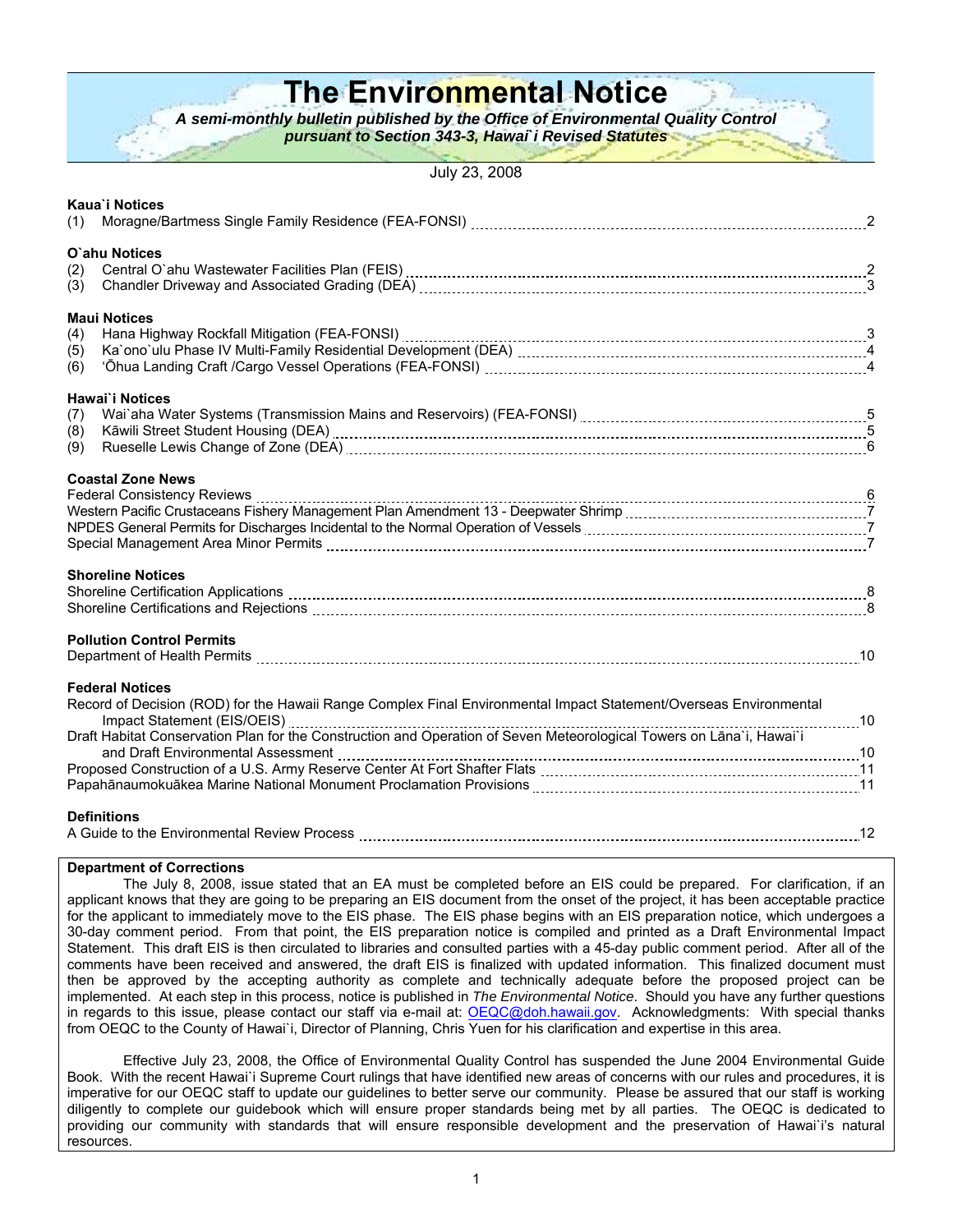## **KAUAI NOTICES**

#### **(1) Moragne/Bartmess Single Family Residence (HRS 343-5(c) FEA-FONSI)**

| Island:            | Kaua`i                                                                                                                                                |
|--------------------|-------------------------------------------------------------------------------------------------------------------------------------------------------|
| District:          | Hanalei                                                                                                                                               |
| TMK:               | $(4)$ 5-09-05:27                                                                                                                                      |
| <b>Applicant:</b>  | Catherine Moragne-Bartmess & Russ Bartmess, 356 Meridian, Crystal Lake, IL 60014. Contact: Russ<br>Bartmess (815) 347-2458                            |
| <b>Approving</b>   |                                                                                                                                                       |
| Agency:            | Dept. of Land and Natural Resources, Office of Conservation and Coastal Land, P.O. Box 621,<br>Honolulu, HI 96809. Contact: Sam Lemmo, (808) 587-0381 |
| <b>Consultant:</b> | Landmark Consulting Services, P.O. Box 915, Hanalei, HI 96714. Contact: (808) 828-6332                                                                |
| <b>Status:</b>     | Final Environmental Assessment (FEA) and Finding of No Significant Impact (FONSI)                                                                     |
| <b>Permits:</b>    | CDUP, County of Kauai Building Permit, SMA, Individual Wastewater System Permit                                                                       |



The proposed action is for the construction of a Single Family Residence of approximately 3,000 square feet within an established neighborhood located in Hā[`ena](http://wehewehe.org/gsdl2.5/cgi-bin/hdict?e=q-0hdict--00-0-0--010---4----den--0-000lpm--1en-Zz-1---Zz-1-home-Haena--00031-0000escapewin-00&a=q&d=D2227) on Kauai's North Shore. The proposed residence will be elevated on piers to conform to applicable Federal & County regulations regarding the National Flood Insurance Program for coastal high hazard areas. The applicant is requesting that the Board of Land and Natural Resources grant approval for a five (5) foot height variance for the proposed residence due to the flood zoning characteristics of the parcel. The height variance is consistent with the County of Kauai's flood zoning ordinance. The Applicant is also requesting approval for a five (5) foot side-yard setback variance in light of the Applicant's willingness to increase the shoreline setback to 80-feet. The Applicant proposes to construct a lava rock wall along the roadway boundary of the property,

together with a vehicular gate. Fencing will be erected along the lateral boundaries to within 40 feet of the certified shoreline. A copy of the FEA will be available for review at the Princeville Public Library, the findings of which indicate that as a result of the proposed actions there will be no significant negative environmental impacts be they primary, secondary or cumulative.

#### **OAHU NOTICES**

#### **(2) Central O`ahu Wastewater Facilities Plan (HRS 343-5(b) FEIS)**

| Island:            | O`ahu                                                                                                                                                                                                                                                                                                                                                                                                                                                                                                                                                                                                                                                                                                                                                                                                                                                         |
|--------------------|---------------------------------------------------------------------------------------------------------------------------------------------------------------------------------------------------------------------------------------------------------------------------------------------------------------------------------------------------------------------------------------------------------------------------------------------------------------------------------------------------------------------------------------------------------------------------------------------------------------------------------------------------------------------------------------------------------------------------------------------------------------------------------------------------------------------------------------------------------------|
| District:          | Wahiawā                                                                                                                                                                                                                                                                                                                                                                                                                                                                                                                                                                                                                                                                                                                                                                                                                                                       |
| TMK:               | Various                                                                                                                                                                                                                                                                                                                                                                                                                                                                                                                                                                                                                                                                                                                                                                                                                                                       |
| <b>Applicant:</b>  | City & County of Honolulu, Department of Design and Construction, 650 South King St., Honolulu, HI<br>96813. Contact: Henry Eng. (808) 768-8000                                                                                                                                                                                                                                                                                                                                                                                                                                                                                                                                                                                                                                                                                                               |
| <b>Accepting</b>   |                                                                                                                                                                                                                                                                                                                                                                                                                                                                                                                                                                                                                                                                                                                                                                                                                                                               |
| <b>Authority:</b>  | Same                                                                                                                                                                                                                                                                                                                                                                                                                                                                                                                                                                                                                                                                                                                                                                                                                                                          |
| <b>Consultant:</b> | The Limtiaco Consulting Group, 650 Iwilei Road, Suite 208, Honolulu, HI. 96817. Contact: John<br>Katahira, (808) 596-7790                                                                                                                                                                                                                                                                                                                                                                                                                                                                                                                                                                                                                                                                                                                                     |
| <b>Status:</b>     | Final environmental impact statement (FEIS) was filed and accepted by the accepting authority. The<br>FEIS is also available at the Office of Environmental Quality Control. There is no public comment<br>period.                                                                                                                                                                                                                                                                                                                                                                                                                                                                                                                                                                                                                                            |
| <b>Permits:</b>    | U.S. Army Corps of Engineers, Clean Water Act Section 404 permit(s), NPDES, Community Noise<br>Permit and/or Variance, Clean Water Act Section 401 Water Quality Certification, Stream Channel<br>Alterations and Diversion Works Permit, Conformance with Accessibility Guidelines, State Highway<br>Right-of-Way – construction, use, and occupancy, Permit to transport oversized equipment/overweight<br>loads within DOT's highways facilities, Building Permit, Honolulu Board of Water Supply, Permit to<br>Excavate a Public Right-of-Way/Trenching Permit, Grubbing, Grading, and Stockpiling Permit, Erosion<br>Control Plan/Best Management Practices, Repaving Plan, Street Usage Permit, Construction<br>Dewatering Permit (Temporary), Permit to Discharge Effluent (Non-Storm Water) (Temporary), Detour<br><b>Plans/Traffic Control Plans</b> |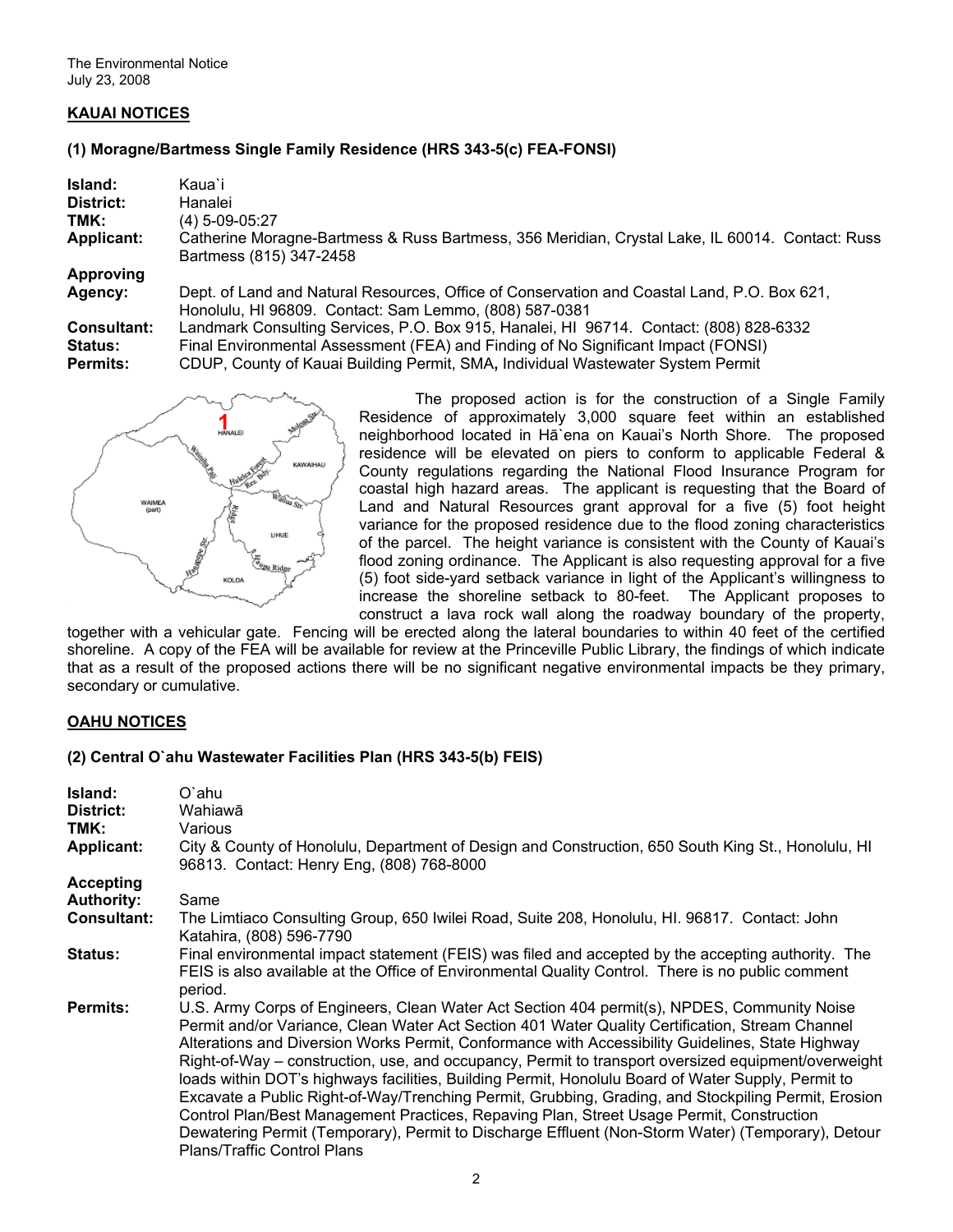

(COWFP) and its corresponding Environmental Impact Statement (EIS). The City and County of Honolulu, Department of Design and Construction (DDC) is responsible for the planning, design, and construction of municipal wastewater systems on the island of O`ahu. The City and County of Honolulu, Department of Environmental Services is responsible for the control, management, operation and maintenance of these facilities. The DDC proposes to improve wastewater facilities that serve the Central O`ahu area defined by the communities of Wahiawā, Whitmore Village and Naval Computer and Telecommunications Area Master Station Pacific (NCTAMS PAC). Wastewater system options are being developed as part of the planning process for the Central Oahu Wastewater Facilities Plan

The COWFP and its corresponding EIS examine wastewater

facilities in the project area. Project actions envisioned (such as the improvement, modification, and/or replacement of municipal wastewater facilities in the Wahiawa and Whitmore Village area) primarily involve the Wahiawā wastewater collection system, the wastewater treatment plant (WWTP) serving Wahiawā and Whitmore Village and its effluent disposal options, and Wahiawā Reservoir (Lake Wilson).

Implementation of the COWFP or facilities plan is the "proposed action" being evaluated in this EIS, and the DDC is developing the COWFP in conjunction with the EIS to encourage public participation for this project. The facilities plan considers alternatives and recommendations that may be programmed and implemented through the year 2020. The EIS examines potential impacts of the project on the natural and man-made environment and propose mitigation measures to alleviate these impacts.

#### **(3) Chandler Driveway and Associated Grading (HRS 343-5(c) DEA)**

| Island:         | O`ahu                                                                                                                                                                       |
|-----------------|-----------------------------------------------------------------------------------------------------------------------------------------------------------------------------|
| District:       | Ko`olaupoko                                                                                                                                                                 |
| TMK:            | $(1)$ 4-4-017:111                                                                                                                                                           |
| Applicant:      | Joyce and William Chandler, 44-102 Kalenakai Place, Kāne'ohe, HI 96744                                                                                                      |
| Approving       |                                                                                                                                                                             |
| Agency:         | Dept. of Land and Natural Resources, Office of Conservation and Coastal Lands, PO Box 621,<br>Honolulu, HI 96809. Contact: Michael Cain, (808)-783-2501                     |
| <b>Status:</b>  | Draft Environmental Assessment (DEA) notice pending 30-day public comment. Address comments to<br>the Applicant, with copies to the Approving Agency, Consultant, and OEQC. |
| <b>Permits:</b> | CDUP                                                                                                                                                                        |

The applicant is requesting an after-the-fact permit for the construction of a concrete driveway; the grading, grubbing, and construction of a gunite wall; and the construction of a gravel parking lot. The landowner built the concrete roadway and parking lot between 2001 and 2007. The driveway was extended 102 feet up the hillside to a flat area behind the residence. He graded this area, extending the flat area by 19 feet by 14 feet. He also applied gunite to the hillside to form a wall between the residence and the graded area.

The work was the subject of an enforcement case by DLNR. Securing a CDUP, or removing the structure, is the final step towards resolving the violation. There was additional work done on TMK parcel 17:12; this was the subject of a separate enforcement case and is not covered in this application. In addition to the work already done, the applicant proposes to construct a catchment wall beneath the cut at the apex of the driveway; replace invasive and combustible species with indigenous species; place new gravel in the flat area to create a parking area; and construct a walkway from the proposed parking area to the residence.

## **MAUI NOTICES**

#### **(4) Hana Highway Rockfall Mitigation (HRS 343-5(b) FEA-FONSI)**

**Island:** Maui **District:** Ko`olau **TMK:** (2) 1-1-08: 1 and 5 **Applicant:** Dept. of Transportation **Approving Agency:** Dept. of Land and Natural Resource, Office of Conservation and Coastal Lands, PO Box 621, Honolulu, HI 96809. Contact: Michael Cain, (808)-783-2501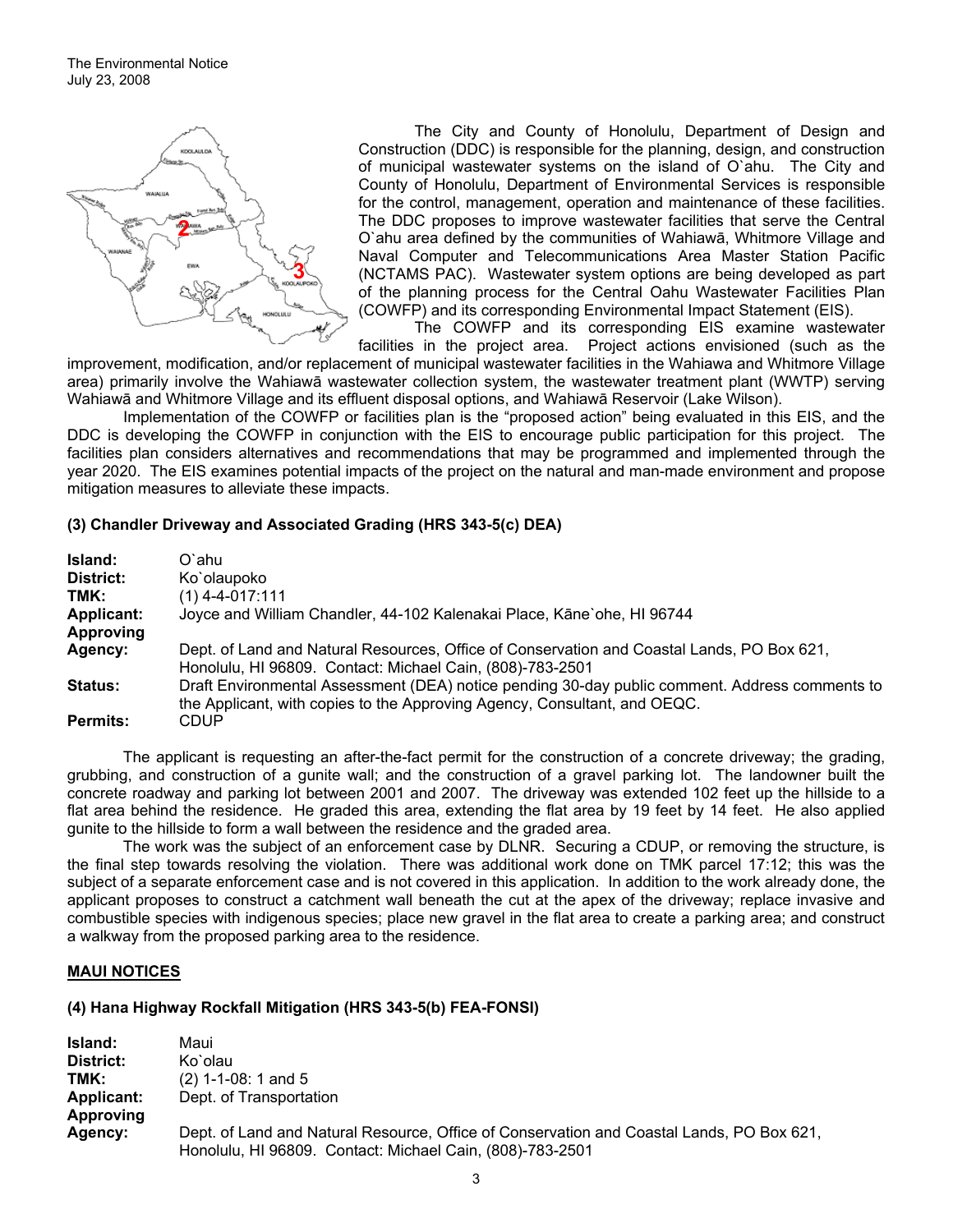**Consultant:** M&E Pacific Inc., 841 Bishop Street, Suite 1900, Honolulu, HI 96813. Contact: Diane Y. Kodama (808) 529-7226

**Permits:** CDUP

**Status:** Final Environmental Assessment (FEA) and Finding of No Significant Impact (FONSI)



The project is part of the larger Hana Highway Rockfall Mitigation Plan that was completed in May 2000. Thirty-five project sites were identified in the Plan; this application focuses on the stretch between Milepost 19.18 and 19.52.

The highway at this location averages 18' in width. There are no shoulders on the makai side of the roadway, and minimal shoulders on the mauka side. There is a concrete-rubble masonry (CRM) wall adjacent to the makai side. There are overhanging trees and weathered basalt on the mauka side, and what appears to be landslide debris along the makai edge. The proposal includes realigning the roadway away from the mauka

slope, and cutting into the slope to create rock catchment zones. The road

will be cantilevered 9 feet out over the downward slope. Support for the cantilevers will be provided by twin rows of deep-shaft foundation running parallel to the roadway. The shafts will be 5' in diameter and spaced at 10' intervals.

A concrete barrier and shield fencing will be placed mauka. The project will result in a twenty foot two-lane road with a ten foot setback.

## **(5) Ka`ono`ulu Phase IV Multi-Family Residential Development (HRS 343-5(c) DEA)**

| <b>Island:</b>     | Maui                                                                                                                                                                        |
|--------------------|-----------------------------------------------------------------------------------------------------------------------------------------------------------------------------|
| District:          | Wailuku                                                                                                                                                                     |
| TMK:               | (2) 3-9-001:157 and 158                                                                                                                                                     |
| <b>Applicant:</b>  | Piilani Makai, Inc., 635 Kenolio Road, Kihei, HI 96753. Contact: Dwayne Betsill (808) 874-6613                                                                              |
| <b>Approving</b>   |                                                                                                                                                                             |
| Agency:            | Maui County Planning Department, 250 South High Street, Wailuku, HI 96793. Contact: Joe Prutch<br>(808) 270-7512                                                            |
| <b>Consultant:</b> | Chris Hart & Partners, Inc., 115 N. Market Street, Wailuku, HI 96793. Contact: Brett Davis (808) 242-<br>1955                                                               |
| <b>Status:</b>     | Draft Environmental Assessment (DEA) notice pending 30-day public comment. Address comments<br>to the Applicant, with copies to the Approving Agency, Consultant, and OEQC. |
| <b>Permits:</b>    |                                                                                                                                                                             |

The 8.27-acre property is in the State Urban District, is designated "B" Business and "MF" Multi-Family in the Kihei-Makena Community Plan and zoned "R-1" Residential and "A-1" Apartment in the Maui County zoning. The landowner (Piilani Makai, Inc.) is seeking a change in zoning to the "A-1" Apartment District and a community plan amendment to "MF" Multi-Family to provide consistency between the three Land Use Districts and allow development.

The proposed action involves the development of the 8.27-acre parcel into a 166-unit apartment to include 56 one-bedroom units, 84 two-bedroom units and 26 three-bedroom units. 66 of these units will be affordable. Access to the property would be from the future roadway extension of Kenolio Road. There will be no access to Piilani Highway.

There are two gulches traversing the project site. The first unnamed gulch starts at the intersection of Kaonoulu Street and Piilani Hwy and traverses diagonally across the site. The Kūlanihāko`i Gulch is a major drainage way that traverses near the southern boundary of the site from an existing bridge at Piilani Hwy. Previously, a portion of this gulch was improved with a boulder lining and geotextile invert.

The environmental assessment was triggered because of the request for a Community Plan Amendment.

## **(6) 'Ōhua Landing Craft /Cargo Vessel Operations (HRS 343-5(b) FEA-FONSI)**

| Island:<br>District:<br>TMK:<br>Applicant: | Maui and Kaho'olawe<br>Wailuku and Makawao<br>$(2)$ 3-9-004: por. 001 & 61 (Kihei, Maui) and n/a (Kaho`olawe)<br>Kaho`olawe Island Reserve Commission, 811 Kolu Street, Suite 201, Wailuku, HI 96793. Contact:<br>Michele McLean, (808) 243-5891 or email: mmclean@kirc.hawaii.gov |
|--------------------------------------------|------------------------------------------------------------------------------------------------------------------------------------------------------------------------------------------------------------------------------------------------------------------------------------|
| <b>Approving</b><br>Agency:<br>Consultant: | Same<br>Same                                                                                                                                                                                                                                                                       |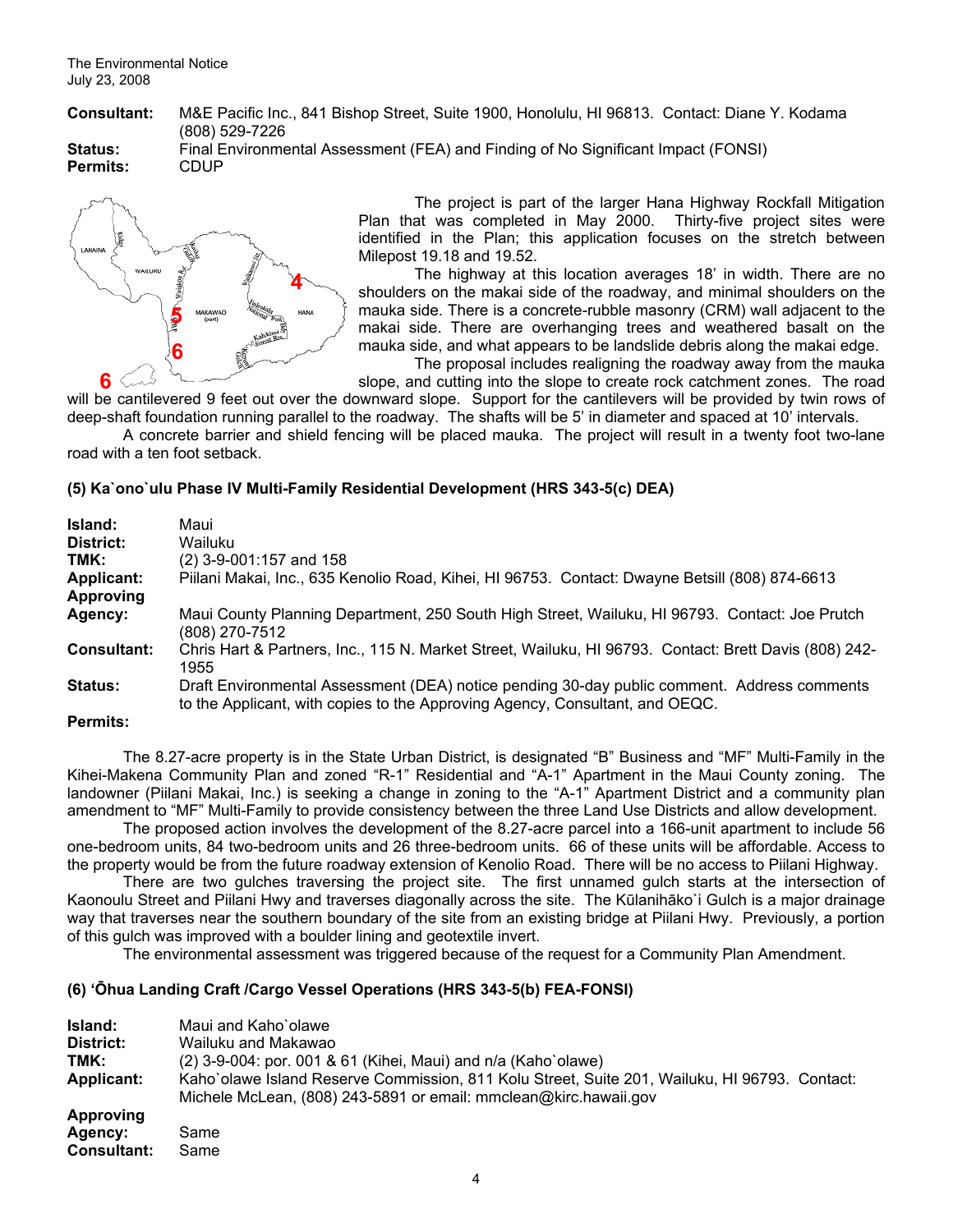**Status:** Final Environmental Assessment (FEA) and Finding of No Significant Impact (FONSI) **Permits:** None

The Kaho`olawe Island Reserve Commission is responsible for the management of the island of Kaho`olawe and its surrounding waters. KIRC personnel travel between Maui and Kaho`olawe for restoration, cultural, operations and other work; personnel and supplies are typically transported via helicopter at an average monthly cost of \$90,000. To reduce expenditures and dependence on helicopters, KIRC purchased a landing craft to transport personnel and supplies by boat at an average monthly cost of \$3,600.

The proposed action would include the loading of fuel and cargo onto the vessel at the Kīhei boat ramp; the transportation of fuel and cargo from Maui to Kaho`olawe; and the unloading of fuel, cargo and passengers directly onto the beach at Honokanai`a. The potential adverse environmental impacts of these operations, if not mitigated, could be: disturbance of residential neighbors from noise; congestion at the boat ramp for other users; fuel spills; inadvertent transportation of invasive species between islands; collision with marine life; damage to marine environment (e.g., coral); passenger injury.

#### **HAWAI`I NOTICES**

## **(7) Wai`aha Water Systems (Transmission Mains and Reservoirs) (HRS 343-5(c) FEA-FONSI)**

| Island:<br>District:<br>TMK:<br><b>Applicant:</b> | Hawai`i<br>North Kona<br>Various<br>Waiaha Systems, LLC / Waiaha Systems II, LLC, PO Box 898, Kailua-Kona, HI, 96745. Contact:<br>Yukie Ohashi (808) 985-2222                                              |
|---------------------------------------------------|------------------------------------------------------------------------------------------------------------------------------------------------------------------------------------------------------------|
| <b>Approving</b><br>Agency:                       | Dept. of Water Supply, 345 Kekuanaoa Street, Suite 20, Hilo, HI 96720. Contact: Kurt Inaba (808)<br>961-8060                                                                                               |
| <b>Consultant:</b>                                | Yukie Ohashi Planning Consultant LLC, PO Box 786, Volcano, HI 96785. Contact: Yukie Ohashi (808)<br>985-2222                                                                                               |
| <b>Status:</b><br><b>Permits:</b>                 | Final Environmental Assessment (FEA) and Finding of No Significant Impact (FONSI)<br>State Historic Sites Compliance, NPDES Permit, Rights-of-Way work approval, Grading Permit,<br><b>Building Permit</b> |



In September 2007 the Hawai`i County Board of Water Supply adopted a Memorandum of Agreement between the Water Board and the Applicant to develop the Wai`aha well resource distribution system, including two transmissions mains and three reservoirs, along two routes between Mamalahoa Highway and Hienaloli Road and Mamalahoa Highway and Queen Kaahumanu Highway extension. The system, will be within existing private roadways and pasturelands, and will be dedicated to the County upon final inspection and approval.

The proposed project will allow use of the presently under-utilized DWS Wai`aha production well which has a capacity of 2 million gallons per day. The available high level water will be transmitted to the high demand lower elevation areas of North Kona, including lands controlled or managed by the Applicant, as well as other properties in the North Kona water system. The overall beneficial effect will be an increase in water quantity and quality for the community.

 Construction of the project will include traffic increases which will be mitigated through a traffic control plan. No sensitive biological, archaeological, or

cultural resources are present; however, if any archaeological or human remains are encountered, work will be halted and the State Historic Preservation Division will be notified.

## **(8) Kāwili Street Student Housing (HRS 343-5(c) DEA)**

| Island:    | Hawai`i                                                                                    |
|------------|--------------------------------------------------------------------------------------------|
| District:  | South Hilo                                                                                 |
| TMK:       | $(3)$ 2-4-01:116                                                                           |
| Applicant: | Honpa Hongwanji Hilo Betsuin, 398 Kīlauea Avenue, Hilo, HI 96720. Contact: Byron Fujimoto, |
|            | President: (808) 961-6677 / Fax: 935-9677                                                  |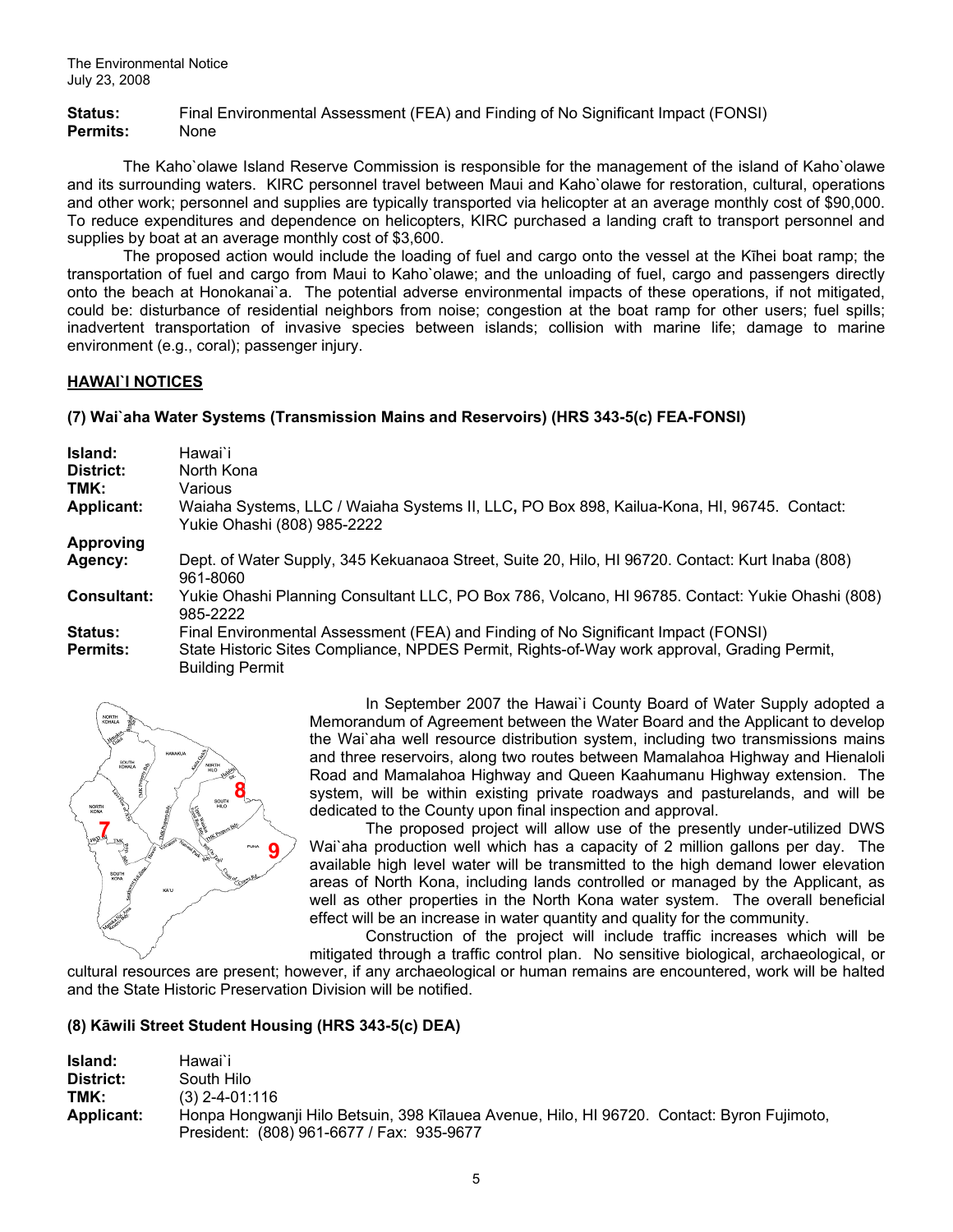| Approving          |                                                                                                                                                                                     |
|--------------------|-------------------------------------------------------------------------------------------------------------------------------------------------------------------------------------|
| Agency:            | County of Hawai'i Planning Department, 101 Pauahi Street, Suite 3, Hilo, HI 96720. Contact: Chris<br>Yuen, Planning Director (808) 961-8288.                                        |
| <b>Consultant:</b> | Sidney Fuke, Planning Consultant, 100 Pauahi Street, Suite 212, Hilo, HI 96720. (808) 969-1522 or<br>Fax: (808) 969-7996                                                            |
| <b>Status:</b>     | Draft Environmental Assessment (DEA) notice pending 30-day public comment. Address comments<br>to the Applicant, with copies to the Approving Agency, Consultant, and OEQC.         |
| <b>Permits:</b>    | Change of Zone Application, Plan Approval, Grading/Grubbing Permit, Right-of-Way Construction,<br>Driveway Permit, Building Permits, NPDES, UIC, Other construction-related permits |

Honpa Hongwanji Hilo Betsuin proposes to lease its 4.0-acre property at Waiākea Cane Lots, Hilo, Island of Hawai`i, (TMK: (3) 2-4-01:116) to a company that would design, build, finance and operate a 106-unit, maximum 400 bed student rental housing facility called the "Kāwili Street Student Housing Project." The Project will include an attached parking structure and related common amenities, including study areas, a computer lab area, club room, fitness room and a game room. The three-story residential complex and four-story parking structure would be housed in one facility with a gross building area of 461,000 square feet. Access would be from Kāwili Street with a left-turn storage lane proposed to mitigate traffic flow after the year 2013. The target market would be students attending nearby UH Hilo and the Hawaii Community College. The project is estimated to take 14-16 months to complete construction with an anticipated opening in the year 2011. A change of zone from Single Family Residential to Multiple-Family Residential will be requested. Short-term construction impacts will be mitigated through compliance with State and County noise and air quality regulations. Implementing Kāwili Street Student Housing Project would result in no significant adverse impacts as defined by Hawaii Revised Statutes, while resulting in such positive impacts as centralizing student housing in the urban core in close proximity to the University and the College.

#### **(9) Rueselle Lewis Change of Zone (HRS 343-5(c) DEA)**

| Island:            | Hawai`i                                                                                                                                                                     |
|--------------------|-----------------------------------------------------------------------------------------------------------------------------------------------------------------------------|
| District:          | Puna                                                                                                                                                                        |
| TMK:               | (3) 1-5-14:10                                                                                                                                                               |
| <b>Applicant:</b>  | Rueselle Lewis c/o All Aina Services, POB 291, Laupahoehoe, HI 96764. Contact: Jennifer Rosse<br>(808) 969-3882                                                             |
| <b>Approving</b>   |                                                                                                                                                                             |
| Agency:            | County of Hawai'i Planning Dept, 101 Aupuni St., Suite 103, Hilo, HI 96720. Contact: Chris Yuen (808)<br>961-8288                                                           |
| <b>Consultant:</b> | All Aina Services, POB 291, Laupahoehoe, HI 96764. Contact: Jennifer Rosse (808) 969-3882.                                                                                  |
| <b>Status:</b>     | Draft Environmental Assessment (DEA) notice pending 30-day public comment. Address comments<br>to the Applicant, with copies to the Approving Agency, Consultant, and OEQC. |
| <b>Permits:</b>    | Change of zone, Plan Approval, Building Permits                                                                                                                             |

 The applicant, Rueselle Lewis, is proposing to change the zoning on hr 45,914 sq.ft. parcel in Pāhoa from RS-15 to CV-10. Adjacent parcels are CV-10. Upon approval, the applicant plans to build a preschool and meeting facility, separate storage and bathroom facilities in a single level 22,00sq.ft building. Currently, the parcel is vacant. Site work for the project includes grading, driveway improvements, and the installation of water and sewer. The applicant owns a 20-foot wide road and utility easement through TMK 1-5-14:23 to a government owned roadway. This roadway is considered a homestead paper road. It is currently an unimproved 30-foot roadway and is not paved. The County Dept of Public Works will be consulted regarding required standards for improving this road. Parking for the facility will be provide onsite. There is also a covered loading and unloading area in front of the building, with space for two cars. No sensitive biological, archaeological or cultural resources are present on the parcel. The proposed project will not have any significant direct, indirect, secondary or cumulative impacts on the physical or human environment.

## **COASTAL ZONE NEWS**

#### **Federal Consistency Reviews**

The Hawai`i Coastal Zone Management (CZM) Program has received the following federal actions to review for consistency with the CZM objectives and policies in Chapter 205A, HRS. This public notice is being provided in accordance with section 306(d) (14) of the National Coastal Zone Management Act of 1972, as amended. For general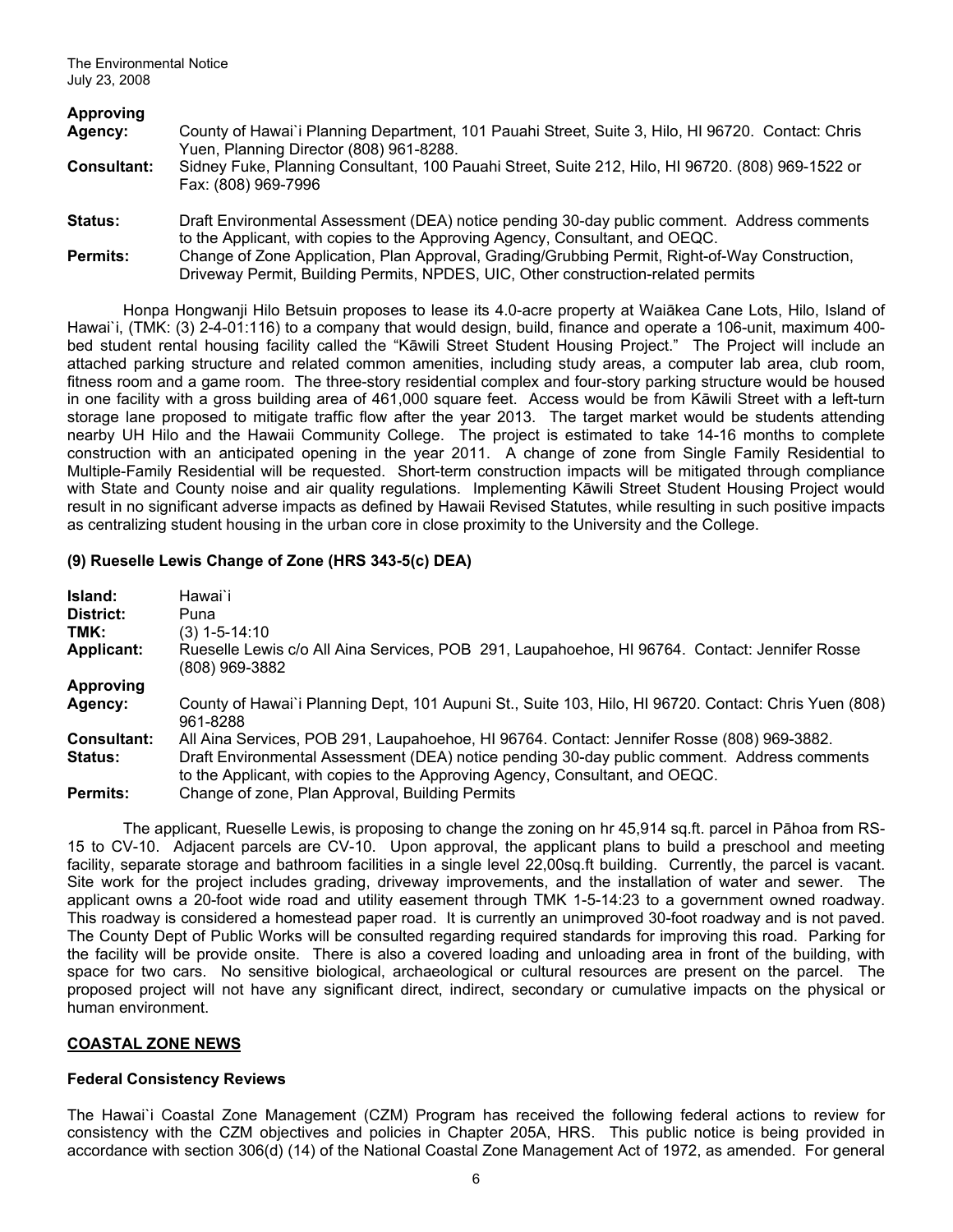The Environmental Notice July 23, 2008

information about CZM federal consistency please call John Nakagawa with the Hawai`i CZM Program at 587-2878. For neighboring islands use the following toll free numbers: Lāna`i & Moloka`i: 468-4644 x72878, Kaua`i: 274-3141 x72878, Maui: 984-2400 x72878 or Hawai`i: 974-4000 x72878. For specific information or questions about an action listed below please contact the CZM staff person identified for each action. Federally mandated deadlines require that comments be received by the date specified for each CZM consistency review. Comments may be submitted to: Office of Planning, Department of Business, Economic Development and Tourism, P.O. Box 2359, Honolulu, HI 96804. Email: [jnakagaw@dbedt.hawaii.gov](mailto:jnakagaw@dbedt.hawaii.gov) or fax: (808) 587-2899.

## **Western Pacific Crustaceans Fishery Management Plan Amendment 13 - Deepwater Shrimp**

| <b>Federal Action:</b>  | <b>Federal Agency Activity</b>                                                                          |
|-------------------------|---------------------------------------------------------------------------------------------------------|
| <b>Federal Agency:</b>  | <b>National Marine Fisheries Service</b>                                                                |
| Contact:                | Mr. Bob Harman, 944-2271                                                                                |
| <b>CZM Contact:</b>     | John Nakagawa, 587-2878, <i>inakagaw@dbedt.hawaii.gov</i>                                               |
| <b>Proposed Action:</b> | The National Marine Fisheries Service is proposing to amend the Western Pacific Crustaceans             |
|                         | Fishery Management Plan to (1) designate deepwater shrimp of the genus <i>Heterocarpus</i> as a         |
|                         | management unit species, and (2) require anyone who fishes for <i>Heterocarpus</i> in the exclusive     |
|                         | economic zone of the western Pacific to obtain a federal permit and submit federal logbooks.            |
|                         | Information on the harvests of these species would be collected and made available to fishery           |
|                         | scientists and managers. This would result in an improved understanding of these fisheries and          |
|                         | their impact on marine resources, including the larger marine ecosystem. Although resource              |
|                         | concerns for <i>Heterocarpus</i> have not arisen to date, because it is not a managed species there are |
|                         | no mechanisms in place to implement management measures should they become necessary.                   |
| <b>Comments Due:</b>    | August 6, 2008                                                                                          |

## **National Pollutant Discharge Elimination System General Permits for Discharges Incidental to the Normal Operation of Vessels**

| <b>Federal Action:</b><br><b>Federal Agency:</b><br><b>Contact:</b> | <b>Federal Agency Activity</b><br>U.S. Environmental Protection Agency<br>Mr. Eugene Bromley, (415) 972-3510                                                                                                                                                                                                                                                                                                                                                                                                                                                                                                                                                                                                                                           |
|---------------------------------------------------------------------|--------------------------------------------------------------------------------------------------------------------------------------------------------------------------------------------------------------------------------------------------------------------------------------------------------------------------------------------------------------------------------------------------------------------------------------------------------------------------------------------------------------------------------------------------------------------------------------------------------------------------------------------------------------------------------------------------------------------------------------------------------|
| <b>CZM Contact:</b>                                                 | John Nakagawa, 587-2878, jnakagaw@dbedt.hawaii.gov                                                                                                                                                                                                                                                                                                                                                                                                                                                                                                                                                                                                                                                                                                     |
| <b>Proposed Action:</b>                                             | The U.S. Environmental Protection Agency (EPA) is proposing to issue two National Pollutant<br>Discharge Elimination System (NPDES) general permits: (1) a general permit for discharges<br>incidental to the normal operation of commercial and large recreational vessels; and (2) a general<br>permit for discharges associated with recreational vessels. The federal Clean Water Act section<br>301(a) prohibits the discharge of pollutants into waters of the U.S. except in compliance with an<br>NPDES permit. Discharges incidental to the normal operation of vessels are currently excluded<br>from regulation under the NPDES permit program. The EPA's proposed action would control<br>these discharges under the NPDES permit program. |
| <b>Comments Due:</b>                                                | August 6, 2008                                                                                                                                                                                                                                                                                                                                                                                                                                                                                                                                                                                                                                                                                                                                         |

#### **Special Management Area (SMA) Minor Permits**

Pursuant to Ch. 205A-30, HRS the following is a list of SMA Minor permits that have been approved or are pending by the respective county/state agency. For more information about any of the listed permits, please contact the appropriate county/state Planning Department. Honolulu (523-4131); Hawai`i (961-8288); Kaua`i (241-6677); Maui (270-7735); Kaka`ako (Honolulu) or Kalaeloa (Barbers Point) Community Development District (587-2840).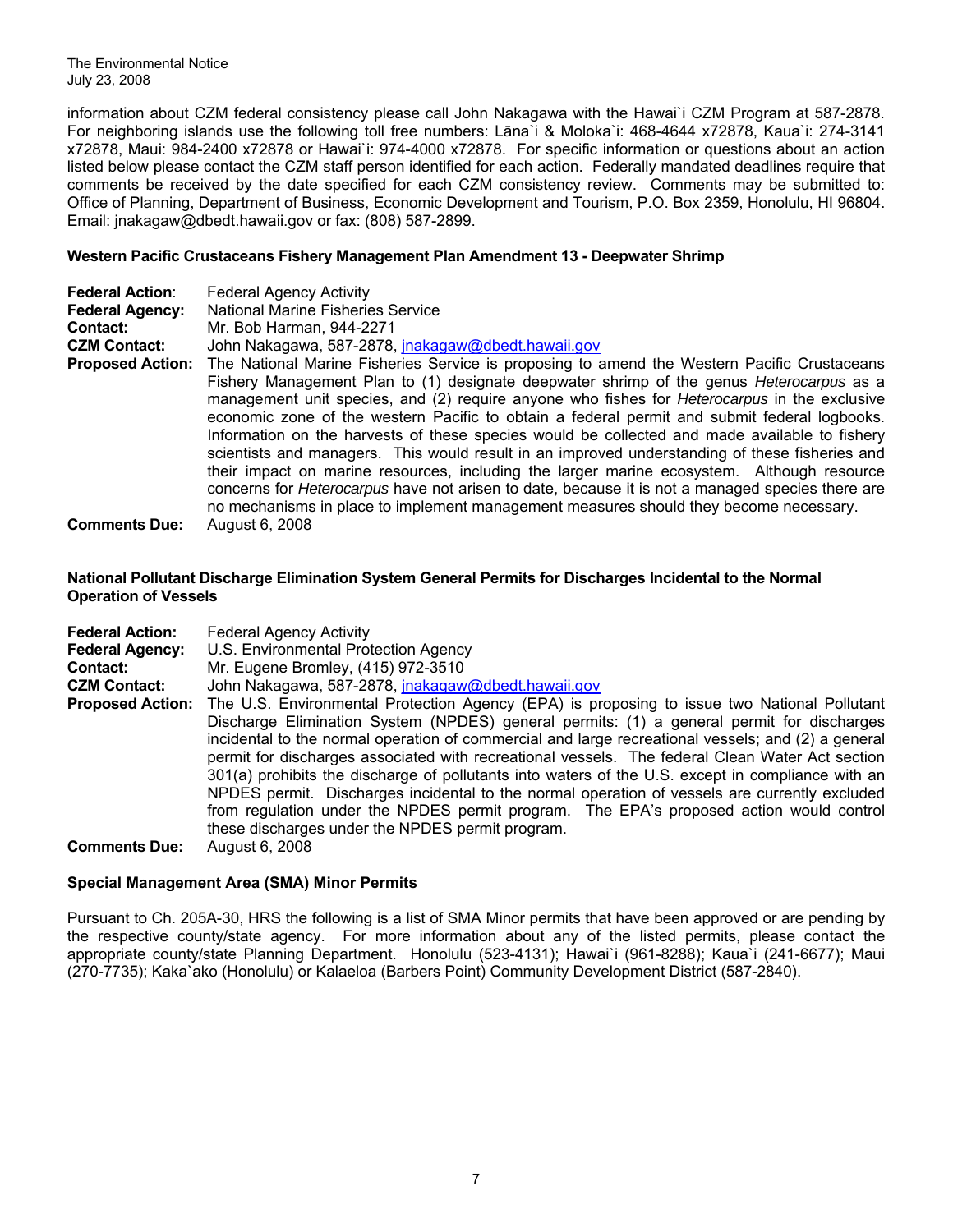| <b>Special Management Area (SMA) Minor Permits</b> |                                                         |                                |  |  |
|----------------------------------------------------|---------------------------------------------------------|--------------------------------|--|--|
| <b>Location (TMK)</b>                              | <b>Description (File No.)</b>                           | <b>Applicant/Agent</b>         |  |  |
| O'ahu: Ke Iki Road - Haleiwa                       | Replace Laundry Building (2008/SMA-29)                  | Wilson S. Talbott / Richard    |  |  |
| $(5-9-3:12)$                                       |                                                         | Cervino                        |  |  |
| O'ahu: Nanaikeola Street -                         | Utility Installation Type A (wireless antenna facility) | Clearwire LLC/Cascadia         |  |  |
| Lualualei (8-7-44:4)                               | (2008/SMA-31)                                           | PM, LLC                        |  |  |
| Hawai`i: Hawaiian Shores,                          | Grub and Mulch Vegetation on Vacant Land (SMM           | <b>Fred Blas</b>               |  |  |
| Puna (1-5-111:036)                                 | $08-82$                                                 |                                |  |  |
| Hawai'i: Hawaiian Shores,                          | Grub and Mulch Vegetation on Vacant Land (SMM           | <b>Fred Blas</b>               |  |  |
| Puna (1-5-111:037)                                 | $08 - 83$                                               |                                |  |  |
| Hawai`i: Vacationland Hawai`i,                     | Grub, Landscape and Remove Vegetation on Vacant         | <b>Tracy Parlier and David</b> |  |  |
| Puna (1-4-069:035)                                 | Land (SMM 08-84)                                        | Empey                          |  |  |
| Maui: Kīhei (2-1-8-62)                             | Pathway Alterations (SM2 20080053)                      | Maluhia at Wailea              |  |  |
|                                                    |                                                         | Homeowners' Association        |  |  |
| Maui: Pā`ia (2-9-3-28)                             | Clear and Grub Land for Planting                        | Redstone, Kenneth              |  |  |
|                                                    | (SM2 20080055)                                          |                                |  |  |

# **SHORELINE NOTICES**

## **Shoreline Certification Applications**

Pursuant to §13-222-12, HAR, the following shoreline certification applications are available for inspection at the DLNR District Land Offices on Kaua`i, Hawai`i and Maui and in Room 220, 1151 Punchbowl St., Honolulu, O`ahu (Tel: 587- 0414). All comments shall be submitted in writing to the State Land Surveyor, 1151 Punchbowl Street, Room 210, Honolulu, HI 96813 and postmarked no later than 15 calendar days from the date of the public notice of the application. If there are any questions, please call Barry Cheung at 587-0430.

| File No. | <b>Date</b> | Location                                        | <b>Applicant/Owner</b>          | <b>TMK</b>      |
|----------|-------------|-------------------------------------------------|---------------------------------|-----------------|
| OA-1246  | 05/02/08    | Lots 65 and 66, Land Court Application 979      | Park                            | 4-7-019:050 &   |
|          |             | (Map 3), situated at Kahalu'u, O'ahu.           | Engineering/Joseph              | 051             |
|          |             | Address: 47-83 Kamehameha Highway               | Meyer                           |                 |
|          |             | Purpose: Building Permit                        |                                 |                 |
| OA-1247  | 06/23/08    | Lot 7-A-1, Portion of Reclaimed Land of         | Austin, Tsutsumi &              | 4-4-016:023     |
|          |             | Kaneohe Bay, situated at Kāne'ohe, O'ahu.       | Associates, Inc./State of       |                 |
|          |             | Address: Behind 44-591 Kāne'ohe Bay Dr.         | Hawai`i                         |                 |
|          |             | Purpose: Building Setback                       |                                 |                 |
| OA-1248  | 07/01/08    | Lot 629, Land Court Application 578 (Map 73)    | Kenn Nishihira/John L.          | 3-8-001:046     |
|          |             | situated at Kuli'ou'ou, Honolulu, O'ahu.        | Lederer                         |                 |
|          |             | Address: 201 Paiko Drive                        |                                 |                 |
|          |             | Purpose: Building Permit                        |                                 |                 |
| OA-1249  | 07/09/08    | Lots 22 and 23, Land Court Application 665      | ControlPoint Surveying,         | 3-5-023:003 &   |
|          |             | (Map 2), situated at Wai'alae, O'ahu.           | Inc./Wai`alae Country           | 038             |
|          |             | Address: 4957 and 4997 Kahala Avenue            | Club                            |                 |
|          |             | Purpose: SMA Permit                             |                                 |                 |
| MA-405   | 06/26/08    | Lot 7-A and portion of Right-of-Way for         | ControlPoint Surveying,         | 4-3-002:052 and |
|          |             | Stream of Nāpili Beach Lots, situated at        | Inc./The Nāpili Bay             | 023 (por.)      |
|          |             | Nāpili 4 & 5, Lahaina, Maui.                    | <b>Association of Apartment</b> |                 |
|          |             | Address: 27 Hui Drive                           | Owners                          |                 |
|          |             | Purpose: Installation of fire protection system |                                 |                 |
|          |             | and improvements to stream bank                 |                                 |                 |

## **Shoreline Certifications and Rejections**

Pursuant to §13-222-26, HAR, the following shorelines have been proposed for certification or rejection by the Dept. of Land and Natural Resources. Any person or agency wishing to appeal a proposed shoreline certification or rejection shall file a notice of appeal in writing with DLNR no later than 20 calendar days from the date of the public notice of the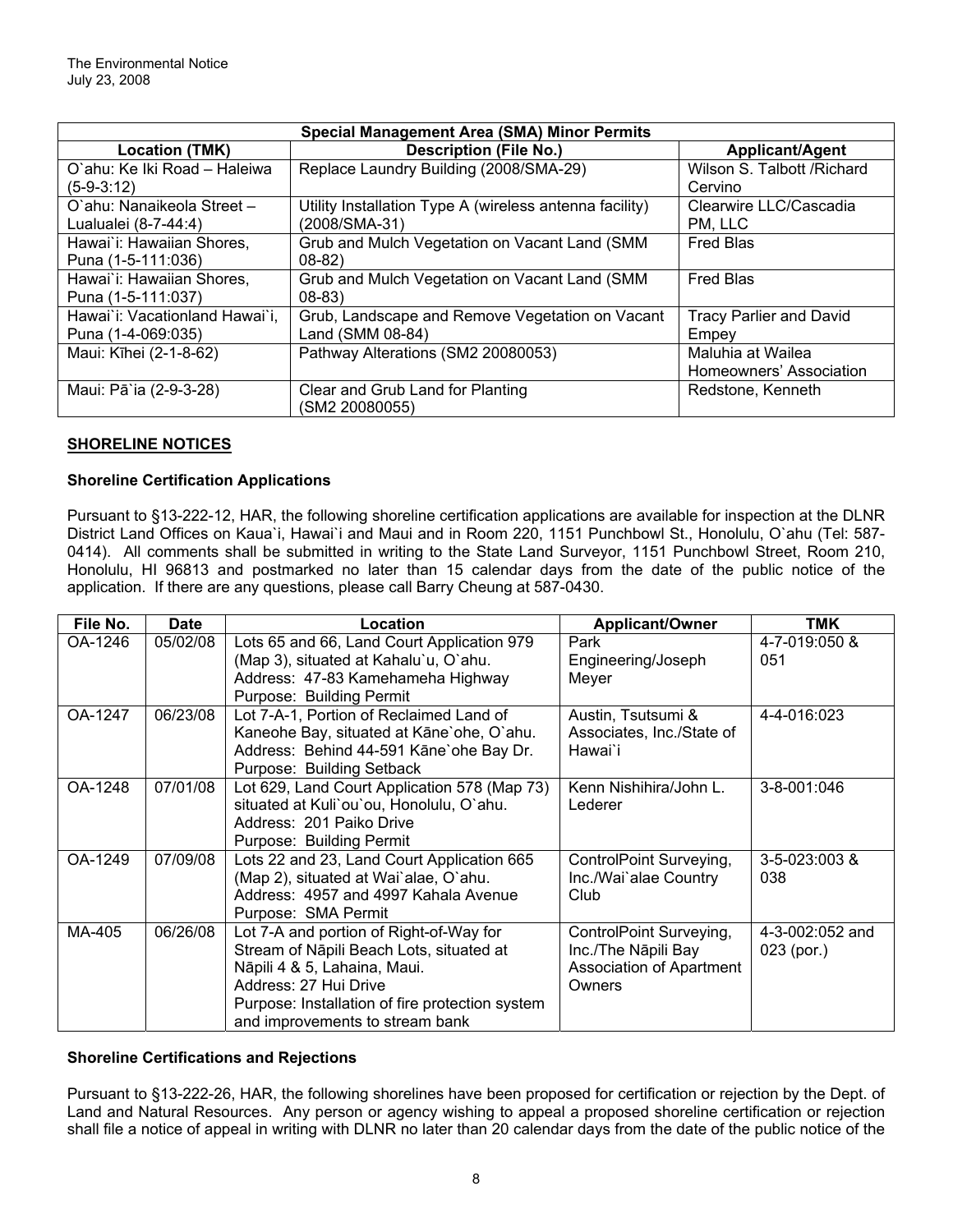proposed shoreline certification or rejections. The notice of appeal shall be sent to the Board of Land and Natural Resource, 1151 Punchbowl Street, Room 210, Honolulu, HI 96813.

| File No.      | <b>Proposed/Rejected</b> | Location                                                           | <b>Applicant/Owner</b>   | <b>TMK</b>      |
|---------------|--------------------------|--------------------------------------------------------------------|--------------------------|-----------------|
| OA-1242       | Proposed Shoreline       | Fronting Portions of Land Court                                    | <b>State Department</b>  | 6-9-002:por 09  |
|               | Certification            | Application 1286 and Portion of Royal                              | of Land and              | and 8-1-001:por |
|               |                          | Patent 4522, Mahele Award 14,                                      | Natural Resources,       | 06 and 15       |
|               |                          | situated at Keawa'ula and Ka'ena,                                  | Division of Forestry     |                 |
|               |                          | Wai'anae and Waialua, O'ahu.                                       | and Wildlife             |                 |
|               |                          | Address: Ka'ena Point Natural Area                                 |                          |                 |
|               |                          | Reserve                                                            |                          |                 |
|               |                          | Purpose: SMA Permit                                                |                          |                 |
| HA-390        | Proposed Shoreline       | R. P.7051, L.C. Aw. 212-B, situated at                             | Wes Thomas               | 8-2-005:012     |
|               | Certification            | Waipuna'ula, South Kona, Hawai'i.<br>Address: 82-6021 Pu'uhonua Rd | Associates/              |                 |
|               |                          |                                                                    | Tommy A. Tinker          |                 |
| OA-1196       | Rejection                | Purpose: Building Permit<br>Lot 1566, Land Court Application 242   | Jaime F.                 | 9-1-007:002     |
|               |                          | (Map 240), situated at Pu'uloa, `Ewa,                              | Alimboyoguen/Mae         |                 |
|               |                          | Island of O'ahu.                                                   | Parish Trust             |                 |
|               |                          | Address: 91-031 Parish Drive                                       |                          |                 |
|               |                          | Purpose: Building setback                                          |                          |                 |
| OA-1199       | Rejection                | Lot 10-C, Land Court Application 776,                              | Walter P.                | 5-5-011:062     |
|               |                          | situated at Laie, Ko'olauloa, Oahu.                                | Thompson, Inc./          |                 |
|               |                          | Address: 55-123 Naupaka Street                                     | Michael Pape             |                 |
|               |                          | Purpose: Building permit                                           |                          |                 |
| MA-391        | Rejection                | Lot 48-A-1, Mailepai Hui Partition                                 | Valera, Inc./Steve       | 4-3-015:004     |
|               |                          | Subdivision, situated at Kā`anapali,                               | & Ursula Gebert          |                 |
|               |                          | Lahaina, Maui.                                                     |                          |                 |
|               |                          | Address: 41 Hui Road E                                             |                          |                 |
|               |                          | Purpose: Shoreline setback                                         |                          |                 |
| MA-392        | Rejection                | Portion of Grant 2184, Ap.1, situated                              | Valera, Inc./John        | 1-7-001:010     |
|               |                          | at Kaupō, Hāna, Maui.                                              | M. Kean                  |                 |
|               |                          | Address: None assigned                                             |                          |                 |
|               |                          | Purpose: Shoreline setback                                         |                          |                 |
| KA-312        | Rejection                | Lot A, being a portion of L.C.Aw.                                  | Wagner                   | 5-8-011:027     |
|               |                          | 11216:5, situated at Wainiha, Hanalei,<br>Island of Kaua'i.        | Engineering<br>Services, |                 |
|               |                          | Address: 5-7130 Kuhio Highway                                      | Inc./Hanalei             |                 |
|               |                          | Purpose: Building permit                                           | Colony Resort            |                 |
| OA-1242       | Proposed Shoreline       | Fronting Portions of Land Court                                    | <b>State Department</b>  | 6-9-002:por 09  |
|               | Certification            | Application 1286 and Portion of Royal                              | of Land and              | and 8-1-001:por |
|               |                          | Patent 4522, Mahele Award 14,                                      | Natural Resources,       | 06 and 15       |
|               |                          | situated at Keawa'ula and Ka'ena,                                  | Division of Forestry     |                 |
|               |                          | Wai'anae and Waialua, O'ahu.                                       | and Wildlife             |                 |
|               |                          | Address: Ka'ena Point Natural Area                                 |                          |                 |
|               |                          | Reserve                                                            |                          |                 |
|               |                          | Purpose: SMA Permit                                                |                          |                 |
| <b>HA-390</b> | Proposed Shoreline       | R. P.7051, L.C. Aw. 212-B, situated at                             | Wes Thomas               | 8-2-005:012     |
|               | Certification            | Waipuna'ula, South Kona, Hawai'i.                                  | Associates/              |                 |
|               |                          | Address: 82-6021 Pu'uhonua Rd.                                     | Tommy A. Tinker          |                 |
|               |                          | Purpose: Building Permit                                           |                          |                 |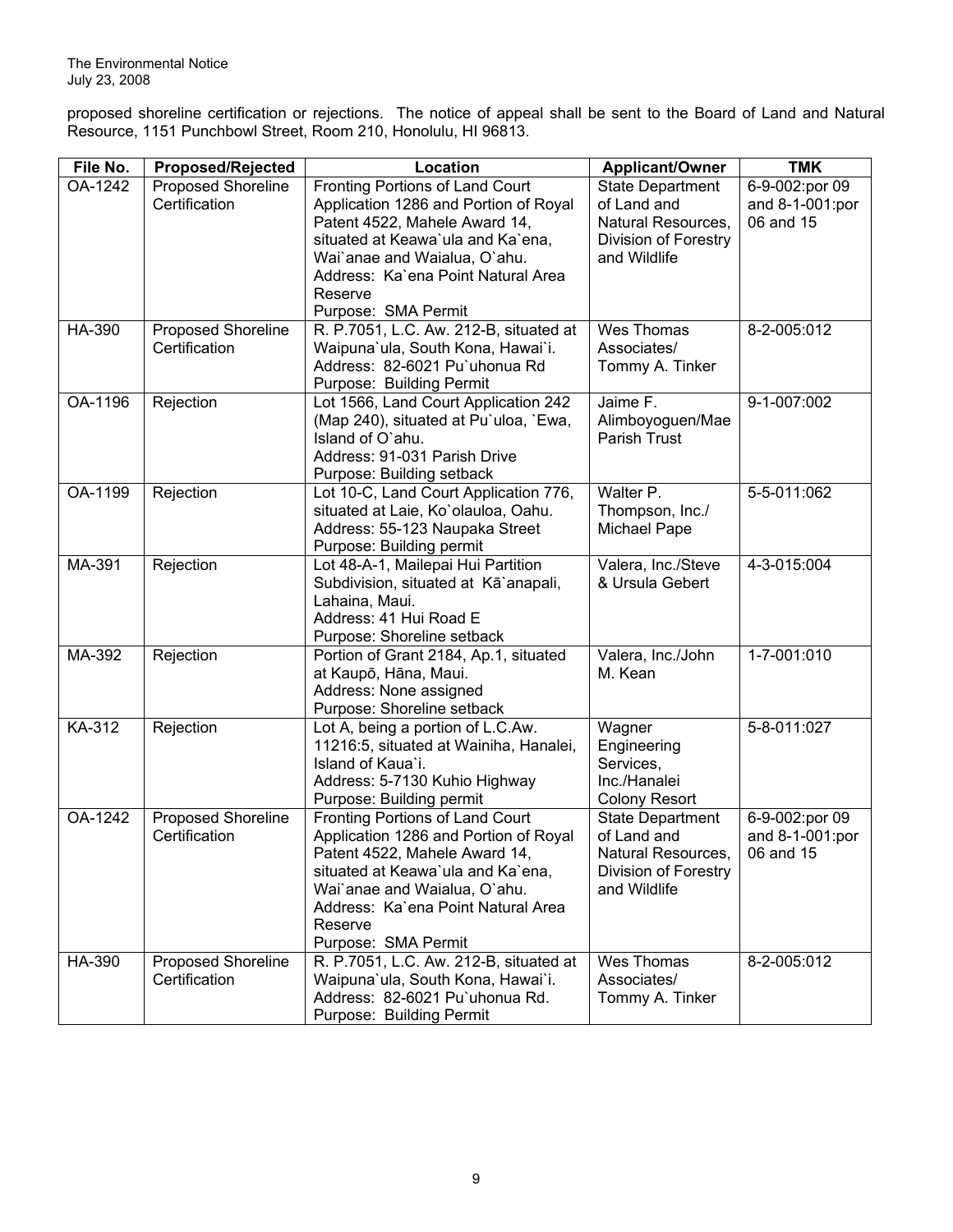## **POLLUTION CONTROL PERMITS**

#### **Department of Health Permits**

The following pages contain a list of some pollution control permits currently before the State Dept of Health. For more information about any of the listed permits, please contact the appropriate branch or Environmental Management Division at 919 Ala Moana Blvd, Honolulu, HI. Abbreviations are as follows: Clean Air Branch (**CAB**) 586-4200; Comments Due (**CD**); Covered Source Permit (**CSP**); Clean Water Branch (**CWB**) 586-4309; Issued (**I**); Solid and Hazardous Waste Branch (**SHWB**) 586-4226; Safe Drinking Water Branch (**SDWB**) 586-4258; None (**N**); NonCovered Source Permit (**NSP**); National Pollutant Discharge Elimination System under the Federal Clean Water Act (**NPDES**); Received (**R**); Temporary (**T**); Underground Injection Control (**UIC**); Not Applicable (**NA**).

| <b>Branch</b>                                                          | <b>Applicant and</b>                                                               | <b>Project</b>                                              | Date                       | <b>Proposed Use</b>                                                       |
|------------------------------------------------------------------------|------------------------------------------------------------------------------------|-------------------------------------------------------------|----------------------------|---------------------------------------------------------------------------|
| <b>Permit Type</b>                                                     | <b>Permit Number</b>                                                               | Location                                                    |                            |                                                                           |
| Clean Air Branch,<br>586-4200,<br>NonCovered Source<br>Permit          | Monsanto Company<br>NSP 0509-01-N<br>Application for<br>Modification               | Located at:<br>Maunaloa Highway<br>Kaunakakai, Moloka'i     | Issued:<br>6/30/08         | <b>Grain Processing</b><br>Facility                                       |
| Clean Air Branch,<br>586-4200, -<br><b>NonCovered Source</b><br>Permit | Pineridge Farms, Inc.<br><b>NSP 0687-01-NT</b><br>Initial Application              | Located at:<br>Lualualei Naval Road<br>Wai`anae, Hawai`i    | Issued:<br>6/30/08         | 200 TPH<br>Powerscreen with<br>174 HP Caterpillar<br><b>Diesel Engine</b> |
| Clean Air Branch,<br>586-4200,<br>NonCovered Source<br>Permit          | <b>Grace Pacific</b><br>Corporation<br>NSP 0522-01-C<br><b>Renewal Application</b> | Located at:<br>Kapa'a Quarry<br>Kailua, O'ahu               | Comments<br>Due:<br>8/7/08 | 300 TPH Hot Mix<br><b>Asphalt Drum Plant</b>                              |
| Clean Air Branch,<br>586-4200, Covered<br>Source Permit                | R.H.S. Lee, Inc.<br>CSP No. 0536-01-CT<br><b>Renewal Application</b>               | Located at:<br><b>Various Temp Sites</b><br>State of Hawaii | Issued:<br>7/9/08          | Mobile Jaw Crushing<br>Plant                                              |

## **FEDERAL NOTICES**

#### **Record of Decision (ROD) for the Hawaii Range Complex Final Environmental Impact Statement/Overseas Environmental Impact Statement (EIS/OEIS)**

The Department of the Navy announces its decision to support and conduct current and emerging Navy training and Department of Defense or other federal agencies' research, development, test, and evaluation (RDT&E) activities in the Hawai`i Range Complex, and upgrade or modernize range complex capabilities to enhance and sustain training and RDT&E. The proposed action will be accomplished as set out in Alternative 3, described in the Final EIS/OEIS as the preferred alternative. An electronic copy of the ROD is available at [http://www.govsupport.us/navynepahawaii/downloads.aspx.](http://www.govsupport.us/navynepahawaii/downloads.aspx) For further information, please contact: Public Affairs Officer, Pacific Missile Range Facility, PO Box 128, Kauai, HI 96752-0128. ATTN: HRC EIS/OEIS ROD, (808) 767- 3347 or fesi hrc@govsupport.us.

#### **Draft Habitat Conservation Plan for the Construction and Operation of Seven Meteorological Towers on Lāna`i, Hawaii and Draft Environmental Assessment**

The US Fish and Wildlife Service is soliciting public comment regarding the application of Castle and Cooke Resorts, LLC, for an incidental take permit for the proposed construction and operation of seven meteorological towers on the island of Lāna`i for up to two years. The application includes the proposed Habitat Conservation Plan (HCP) and a draft Environmental Assessment (EA). The HCP addresses potential incidental take of four listed species due to operation of the towers: the endangered Hawaiian Petrel (*Pterodroma sandwichensis*), Hawaiian Stilt (*Himantopus mexicanus knudseni*), and Hawaiian Hoary Bat (*Lasiurus cinereus semotus*), and the threatened Newell's (Townsend's) Shearwater (*Puffinus auricularis newelli*). A copy of the draft HCP and EA ma be viewed at: [http://www.fws.gov/pacificislands/.](http://www.fws.gov/pacificislands/) Please send or fax (808) 792-9581 written comments to Patrick Leonard, Field Supervisor, Pacific Islands Fish and Wildlife Office, US Fish and Wildlife Service, 300 Ala Moana Blvd, Room 3-122, Honolulu, HI 96850 or contact Bill Standley at (808) 792-9400.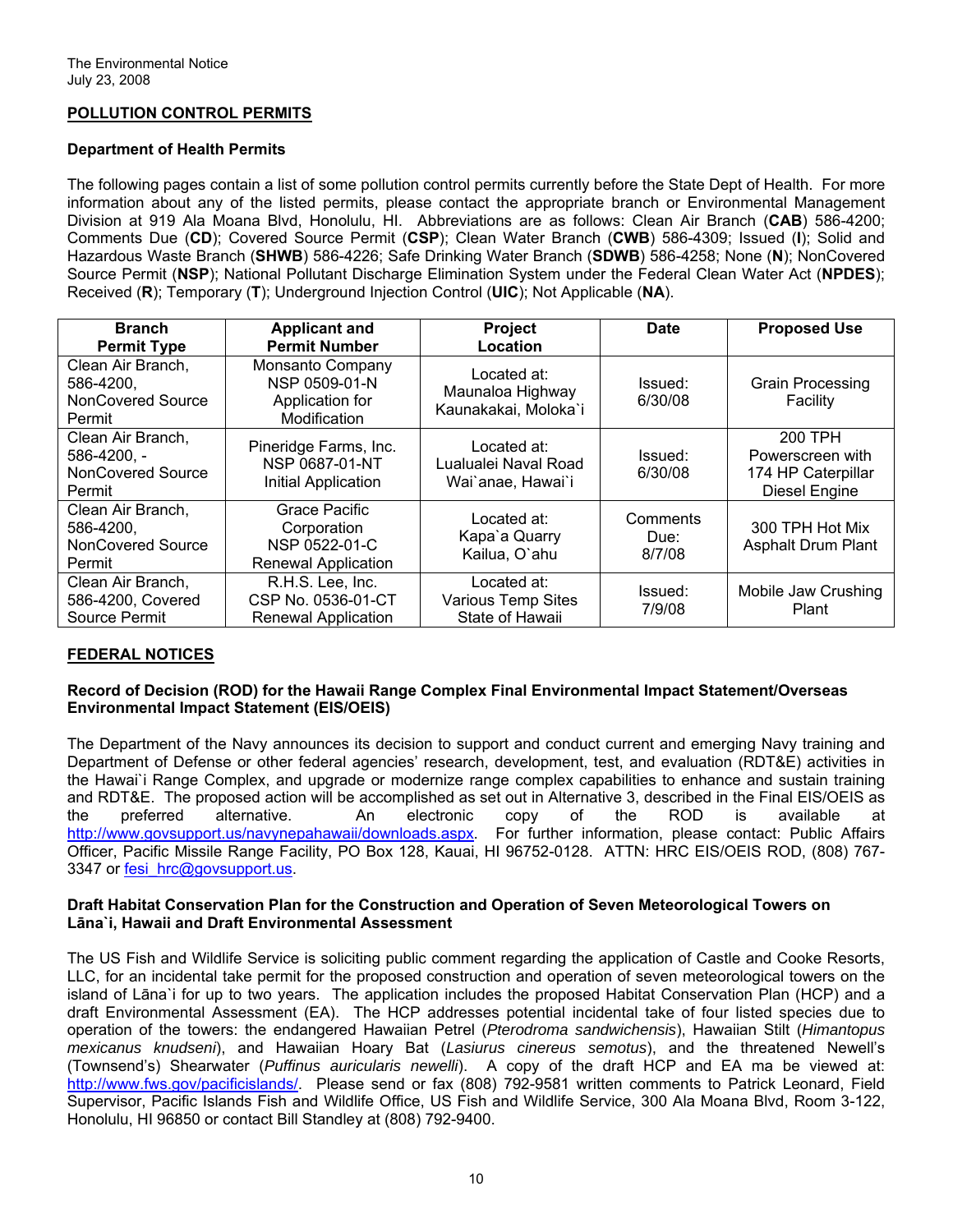#### **Proposed Construction of a U.S. Army Reserve Center At Fort Shafter Flats**

The U.S. Army Reserve (USAR), 9th Regional Readiness Command (RRC) proposes to construct and operate a 300 member U.S. Army Reserve Center (USARC) at Fort Shafter Flats, in Honolulu, HI. The USARC would provide administrative, training, storage, and support areas for a USAR Hospital and Area Support Group. In addition, a parking lot would be constructed to provide parking for facility users. In accordance with the National Environmental Policy Act, an Environmental Assessment (EA) and draft Finding of No Significant Impact (FNSI) has been prepared to address the proposed action. The EA and draft FNSI have been submitted to federal and state agencies for review and are available for public review at the Pearl City Public Library (1138 Waimano Home Road, Pearl City), Salt Lake – Moanalua Public Library (3225 Salt Lake Boulevard, Honolulu) and the Hawai`i State Library (478 South King Street, Honolulu), and at ftp://FtShafter:USARC@ftp.ch2m.com/FortShafter\_EA. Written comments will be received and considered up to 30 days from the publication of this notice, and should be directed to: Commander 9th RRC, Attn: APIX-EN (Mr. Wayne Mitsko), 1557 Pass Street, Honolulu, HI 96819-2135.

#### **Papahānaumokuākea Marine National Monument Proclamation Provisions**

The National Oceanic and Atmospheric Administration (NOAA) and the United States Fish and Wildlife Service are proposing regulations to establish a ship reporting system for the Papahānaumokuākea Marine National Monument. This action would implement measures adopted by the International Maritime Organization requiring notification by ships passing through the Monument without interruption. A draft environmental assessment (DEA) has been prepared for this proposed action pursuant to the National Environmental Policy Act. A copy of the DEA is available for public review at [http://hawaiireef.noaa.gov/](http://frwebgate.access.gpo.gov/cgi-bin/leaving.cgi?from=leavingFR.html&log=linklog&to=http://hawaiireef.noaa.gov/) and comment concurrently with this proposed rule. Comments on the proposed rule and the DEA will be accepted if received on or before August 6, 2008. Comments may be submitted by any of the following methods: Federal e Rulemaking Portal: [http://www.regulations.gov](http://frwebgate.access.gpo.gov/cgi-bin/leaving.cgi?from=leavingFR.html&log=linklog&to=http://www.regulations.gov). Mail: Aulani Wilhelm, Monument Superintendent (NOAA); 6600 Kalanianaole Highway, 300, Honolulu, HI 96825. For more information, contact Aulani Wilhelm, (808) 397-2657 (see, 73 F.R. 38375, July 7, 2008).